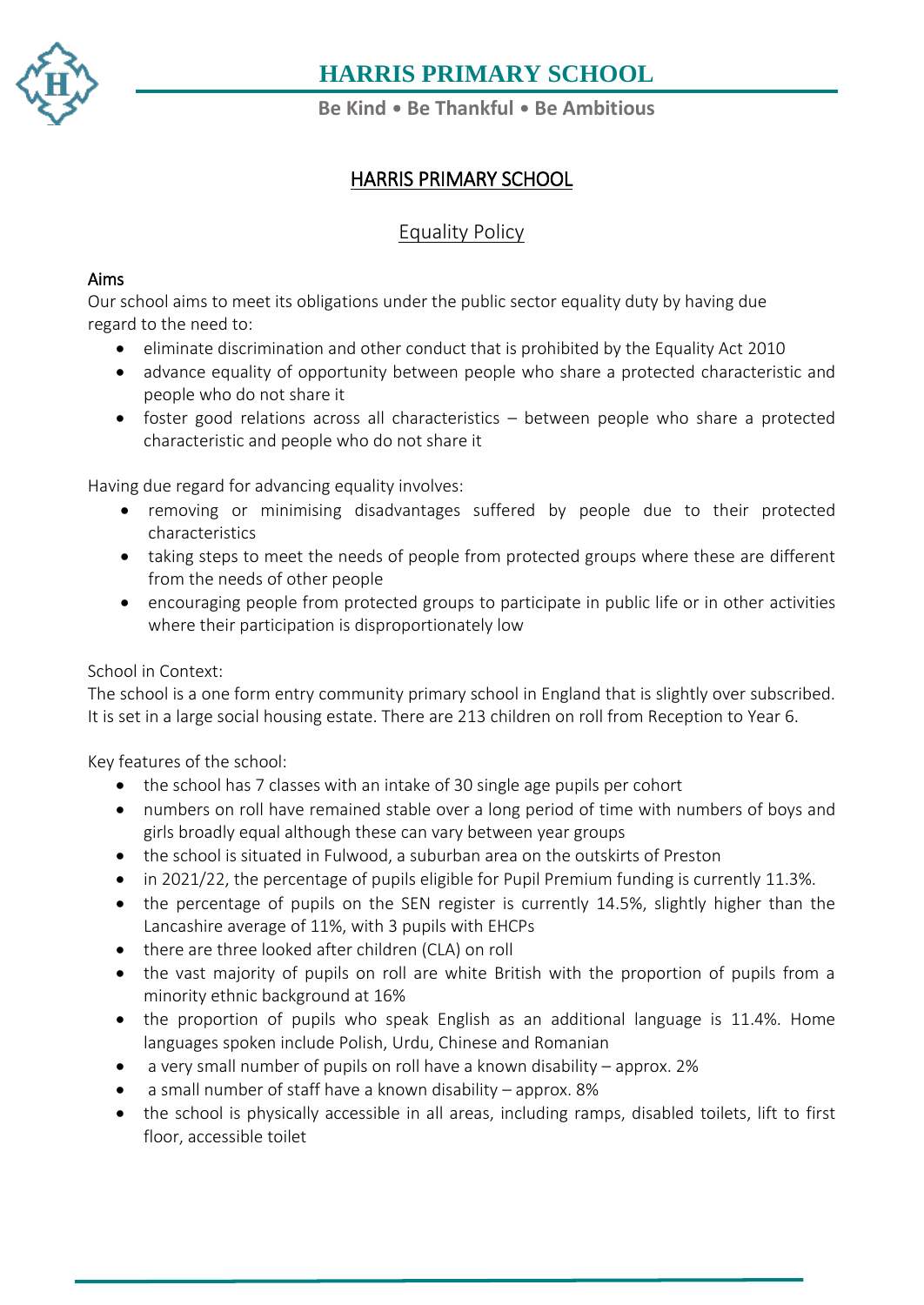

#### **Be Kind** • **Be Thankful** • **Be Ambitious**

[Legi](https://www.harris.lancs.sch.uk/)slation and Guidance

This document refers to the following legislation:

- The Equality Act 2010, which introduced the public sector equality duty and protects people from discrimination
- The Equality Act 2010 (Specific Duties) Regulations 2011, which require schools to publish information to demonstrate how they are complying with the public sector equality duty and to publish equality objectives

Other supporting documents are Department for Education (DfE) guidance: The Equality Act 2010 and schools:

[https://assets.publishing.service.gov.uk/government/uploads/system/uploads/attachment\\_data/fil](https://assets.publishing.service.gov.uk/government/uploads/system/uploads/attachment_data/file/315587/Equality_Act_Advice_Final.pdf) [e/315587/Equality\\_Act\\_Advice\\_Final.pdf](https://assets.publishing.service.gov.uk/government/uploads/system/uploads/attachment_data/file/315587/Equality_Act_Advice_Final.pdf)

and

the Equality and Human Rights Commission: Technical Guidance for Schools: <https://www.equalityhumanrights.com/en/publication-download/technical-guidance-schools>

#### Roles and Responsibilities

The governing board will:

- ensure that the equality information and objectives as set out in this statement are published and communicated throughout the school, including to staff, pupils and parents, and that they are reviewed and updated at least once every four years
- delegate responsibility for monitoring the achievement of the objectives on a daily basis to the Headteacher

The nominated governor for equality is Ben Kinley. He will:

- meet with the designated member of staff for equality and other relevant staff members, to discuss any issues and how these are being addressed
- ensure they're familiar with all relevant legislation and the contents of this document
- attend appropriate equality and diversity training
- report back to the full governing board regarding any issues

The headteacher will:

- promote knowledge and understanding of the equality objectives amongst staff and pupils
- monitor success in achieving the objectives and report back to governors

All school staff are expected to have regard to this document and to work to achieve the objectives as set out in section 8. All staff will promote an inclusive and collaborative ethos in the school, challenge inappropriate language and behaviour, respond appropriately to incidents of discrimination and harassment, ensure appropriate support for children with additional needs and maintain a good level of awareness of equalities issues.

All members of the school community have a responsibility to treat each other with respect, to feel valued, and to speak out if they witness or are subject to any inappropriate language or behaviour.

We will take steps to ensure all visitors to the school adhere to our commitment to equality.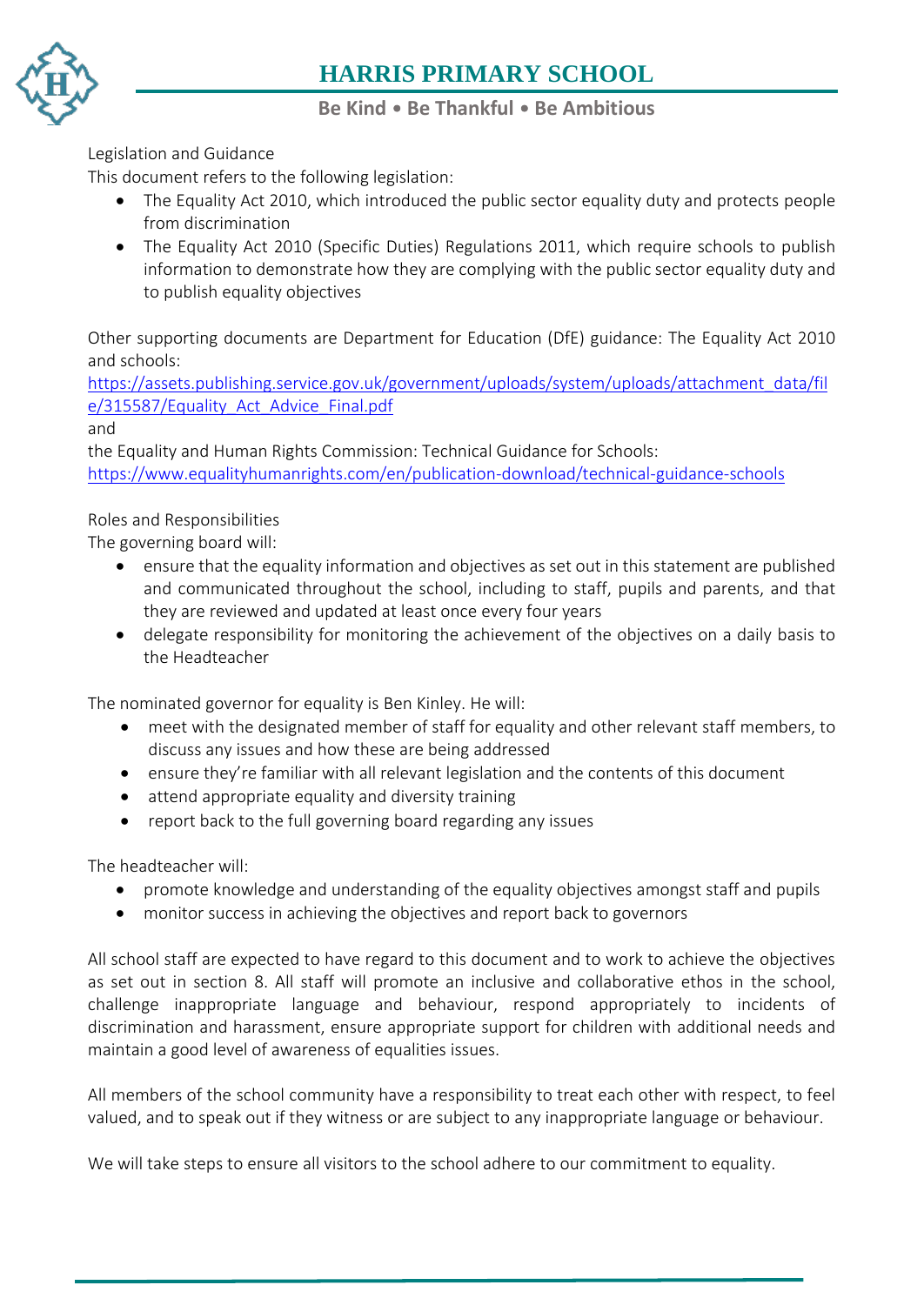

#### **Be Kind** • **Be Thankful** • **Be Ambitious**

#### [Elim](https://www.harris.lancs.sch.uk/)inating Discrimination

At Harris Primary, we recognise that all members of the school and our wider community are of equal value. The school is aware of its obligations under the Equality Act 2010 and complies with non[disc](https://www.harris.lancs.sch.uk/contact-details/)rimination provisions.

Where relevant, our policies include reference to the importance of avoiding discrimination and other prohibited conduct.

Staff and governors are regularly reminded, during discussions, of their responsibilities under the Equality Act.

The Headteacher is responsible for monitoring equality issues, aided by the nominated governor for equality. They liaise regarding any issues and make senior leaders and governors aware of these as appropriate.

#### Advancing Equality of Opportunity

Removing or minimising disadvantages suffered by people which are connected to a particular characteristic they have (e.g. pupils with disabilities, or gay pupils who are being subjected to homophobic bullying)

Taking steps to meet the particular needs of people who have a particular characteristic (e.g. enabling Muslim pupils to pray at prescribed times)

Encouraging people who have a particular characteristic to participate fully in any activities (e.g. encouraging all pupils to be involved in the full range of school societies)

In fulfilling this aspect of the duty, the school will:

- publish attainment data each academic year showing how pupils with different characteristics are performing and analyse this data to identify strengths and areas for improvement
- make any evidence available identifying improvements for specific groups (e.g. declines in incidents of homophobic or transphobic bullying)
- publish further data about any issues associated with particular protected characteristics, identifying any issues which could affect our own pupils

#### Fostering Good Relations

As a school we believe that should treat each other with care, respect and kindness, and that strong positive relationships make a great school. We aim to foster good relations between those who share a protected characteristic and those who do not share it by:

- promoting acceptance, friendship and understanding of a range of religions and cultures through different aspects of our curriculum. This includes teaching in RE, citizenship, personal, social, health and economic (PSHE) and Values education, but also activities in other curriculum areas. For example, as part of teaching and learning in English/reading, pupils will be introduced to literature from a range of cultures
- holding assemblies dealing with relevant issues.
- Pupils will be encouraged to participate in such assemblies and, when possible, we will also invite external speakers to contribute
- working with our local community. This includes inviting leaders of local faith groups to speak at assemblies, and organising school trips and activities based around the local community